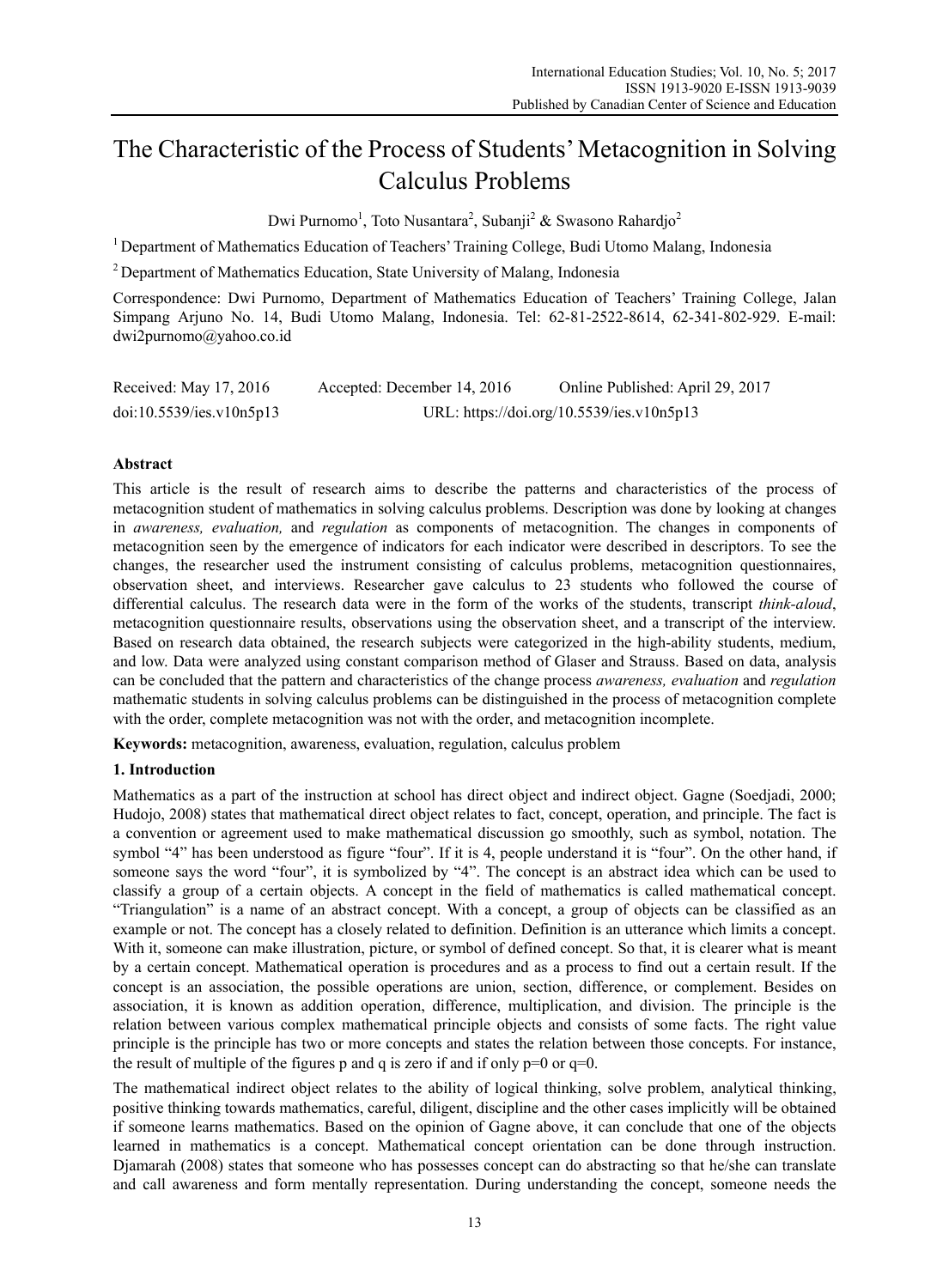ability and strategy or certain way. Duffin and Simpson (2000) states that the ability possessed by someone during understanding the concept is expected to be able to re-express something communicated to the source of study, and finally, when the concept has been mastered, the given problems can answered.

Polya (1988) mentions four steps in solving problem, i.e. understand the problem, plan the treatment, execute the plan, and review the treatment done. The steps expressed by Polya in solving problem are activities which can be during the instruction and indicator in determine instructional result completeness. According to Bloom taxonomy completeness of learning result is classified into the field of cognitive, affective, and psychomotor. Especially for the field of cognitive, Anderson & Krathwohl (2001) improve into cognition process dimension and knowledge dimension. Cognition process consists of remembering, understanding, applying, analyzing, evaluating, and creating. But, knowledge consists of factual, conceptual, procedural and metacognition.

Metacognition comes from "meta" and "cognition". Meta is a Greek means after or behind. Cognition is a process of obtaining knowledge (Zahmeister & Neyberg, 1982). During its process, metacognition can be related to the activities of problem solving, knowledge, cognition process and the strategy used during the instruction. The term of metacognition used for the first time by Flavell in 1976. According to him, metacognition consists of knowledge, experience and regulation which function as the important element and contribute the success of the problem solving.

The facts expressed by some high students during solving the problem that they often meet the failures. The failures were caused by the lack of the understanding of metacognition aspects, especially, which are related to the steps done to solve problem (Schoenfeld, 1992; Goos, 1995). As the improvement of the study, especially relates to the process of metacognition, it is found out that metacognition can assist one's thinking process more effectively and opened (Wilson & Clarke, 2004). While Schoenfeld (1992) regards that the difficulty in solving problem is closely related to student's inability to observe and control the process of metacognition.

Some studies related to metacognition and problem solving has been done. Among of them are Desoete (2001), Lioe et al. (2003), Wilson and Clarke (2004), Cromley (2005), Efklides (2006), Lesh (2007), Panauorra (2009), Kuzle (2011), Molenar (2011), Karan and Irizary (2011), Magiera and Zawojewski (2011), In'am et al. (2012), Praba (2013), Zaenal and Tajudin (2013). The studies generally discuss the process metacognition in the subject of the study. However, it has not brought up the student's metacognition process characteristic in solving problem yet. Relating to the case, the researcher does the research to analyse and describes the mathematical student's metacognition process characteristic in solving calculus problems. The student's metacognition process characteristic described based on the process of *awareness*, *evaluation*, and *regulation* which are the components of metacognition.

#### **2. Theoretical Study**

#### *2.1 The Definition of Metacognition*

Friedrichs and Hoyt (1976) mention metacognition in term of *metamemory*. While Veenman (2012) describes metacognition as two main parts: the knowledge of metacognition and regulation or the observation of metacognition. The knowledge of metacognition is an interaction offering between someone's knowledge and the ability to do someone's assignments, characters of assignment, and the strategy which can be used to do the assignments. The regulation or metacognition observation is the activities relate to planning, monitoring, someone's evaluating, and the process of cognition to control the process. Metacognition as a process has four important aspects. According to Baker & Brown (1984) those aspects are self-controlling, planning, evaluating, and monitoring. Wellman (1985) states that metacognition is as form of cognition or two or more thinking process which include the control of the cognition activity. Therefore, metacognition can be said as thinking of someone's thinking of him/her-self or someone's knowledge of his/her cognition.

Besides having four aspects, according to Schoenfeld (1992), metacognition is as the process of someone's thinking process of what he/she has thought and as the interaction between the three important aspects, namely the knowledge of thinking process, self-controlling, and intuition. The interaction is very important for the knowledge of cognition process can assist and control the cases around us and select the strategies to improve our next cognition ability. According to Schoenfeld, the process of metacognition includes the ability to ask a question, and answer the question about a case, topic and problem, time allocation used to learn a certain topic, strategy, method and tactic used, level being learn by the student, fault done by the student, and revise the next plan.

Livingstone (1997) defines metacognition as *thinking about thinking*. In the other word, metacognition is someone thinking ability about what is thought. So that, metacognition object is thinking process happened to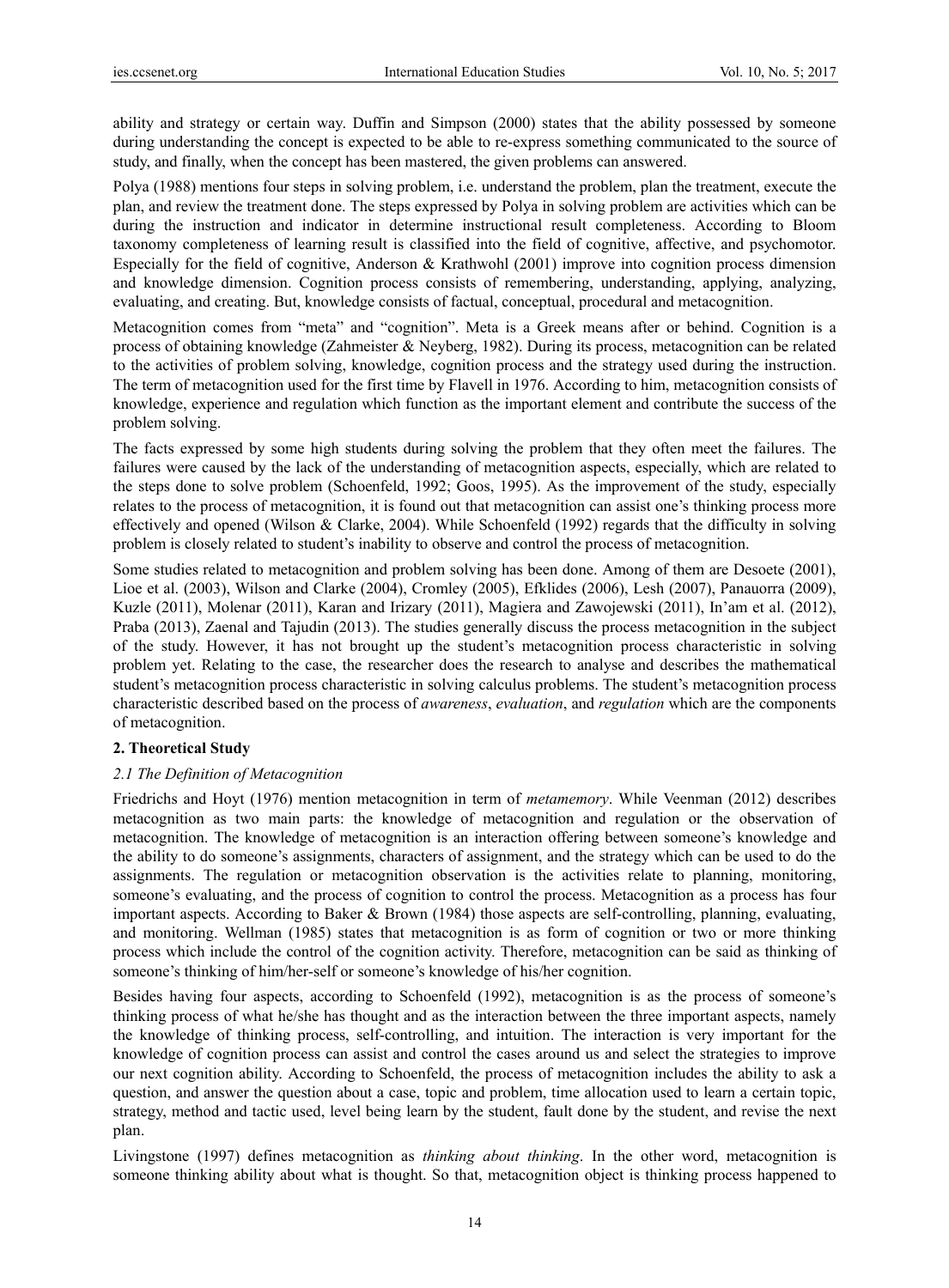someone. Biryukov (2003) says that metacognition is someone thinking hypothesis of what has been thought before and includes knowledge, skill and experience. Knowledge is *awareness* of what is known, skill in the form of *awareness* of something done, and experience is awareness of cognition ability possessed.

Davidson and Sternberg (1998) state that metacognition has an important functions and contributes the success of problem solving that enable someone to identify and work strategically. Matlin (1998) states that metacognition is knowledge relates to awareness and cognition process. Wellman (1985) states that metacognition is as a form of cognition, or two or more thinking process including controlling of cognition activity. Therefore, metacognition can be said as someone thinking of self-thinking or someone cognition of self-cognition.

Tan (2003) states that metacognition is thoughtfulness refers to think of self-thinking, self-checking, and information process and how to process information effectively. Lioe (2003) states that metacognition is someone awareness about cognition process and selfness to reach a certain goal. Metacognition appears in problem solving whose components are attitude, skill, concept, process, and metacognition.

Peirce (2003) defines metacognition generally and specifically. Generally, metacognition is thinking of thinking. While specifically, Peirce quotes the definition of metacognition by Taylor, which states that metacognition is the appreciation of what has known which relates to the ability to make a right conclusion about how to apply someone's strategy knowledge of certain situation, and to do it efficiently and accurately. Taccasu (2008) describes metacognition as a part of planning, monitoring and evaluating the instructional process, thinking what we have known or unknown and control how the instruction include both awareness and aware control someone's learn so that it is effective. Mokos and Kafoussi (2013) states that metacognition is someone ability to observe and control him/her-self toward the case known. During the mathematical instruction, the important thing is the process of the study of student's metacognition in doing the problem more focused to the problem solving field relates to mathematics.

Based on some definition stated above, we can identify the main meanings of metacognition: (1) is soul ability in cognition group, (2) is ability to aware, know, cognition process happened in oneself, is ability to direct cognition process in oneself, (3) is an ability of how the instruction done including the process of planning, observing, and evaluation, (4) is an activity of high level thinking activity for its activity can control thinking process happened in oneself in the present time, and (5) relates to student's thinking process to find out suitable strategy in solving problem, (6) metacognition skill is very important in solving mathematical problem, so the skill needs to improve. To improve metacognition skill, student needs awareness in his/her thinking steps. Student awareness in thinking is needed to finish a problem.

#### *2.2 The Components of Metacognition*

Magiera and Zawojewski (2011) find that metacognition activity happened during giving assignment in the class. Metacognition happening in the students has three components, e.g. *awareness, evaluation*, and *regulation*. During the process of metacognition, it can be seen the appearing activities in every components of metacognition called as types of metacognition activities. The types of awareness consist of what the students know, what the students need to solve the problem, what the students must do, where the students solve the problem. The types of *evaluation* consist of result evaluation, students' difficulty problem of evaluation, progress, ability or understanding. The types of *regulation* consist of planning strategy, selecting strategy of problem solving, formulating the goal.

*Awareness*, according to Wilson and Clarke (2002, 2004), relates to someone's awareness in the process of learning or in the process of solving problem, the content of specific knowledge owned, and someone's knowledge in learning or strategy in solving problem. It also includes someone's knowledge about what is needed to do, and what has done, and what can be done in a certain learning or situation in solving the problem. *Evaluation* refers to evaluation made by someone about thinking process, ability and limitation, such as working in a certain situation or as a self-complication. For example, someone can make evaluation about thinking effectiveness done or strategy chosen. *Regulation* in metacognition happens when someone uses his/her skill of metacognition to direct knowledge and thought and refers to individual knowledge in the form of strategy, such as how and why using certain strategies, as well as skill, such as planning, self-correction, decide the goal to optimal the usage of their own cognition source.

Metacognition components stated by Wilson and Clarke (2002, 2004) and Magiera and Zawojewski (2011) have indicators as variable and measurement. However, how the process of changes among the components of metacognition has not analysed deeper yet. Sriraman (2003) has considered students about the relationship between their knowledge and what is needed in problem situation given, as Stillman and Gabraith (1998).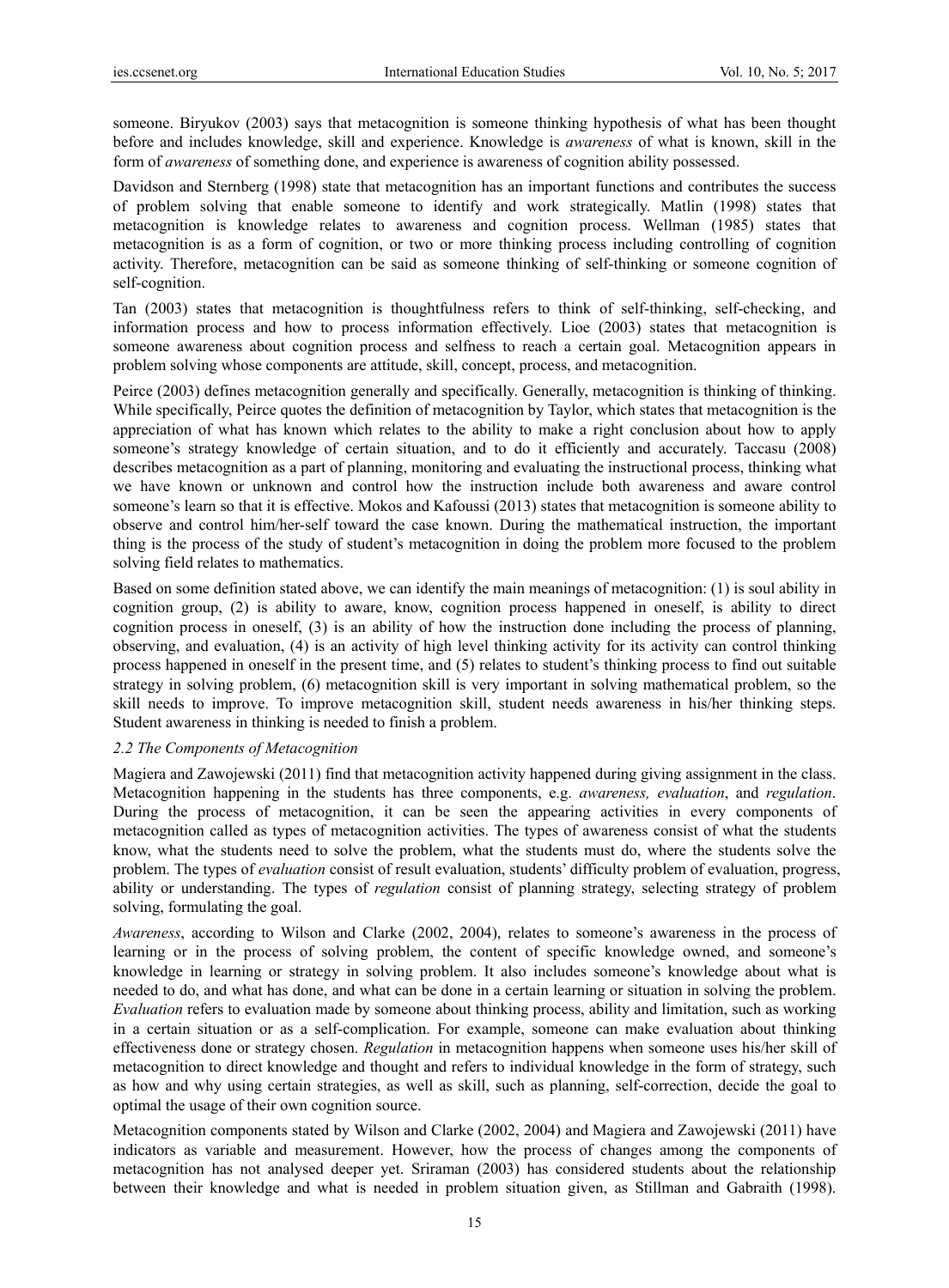*Evaluation* has been described and studied concerning the students explicit reflection during the process of solving problem, the function of evaluation in determining the strategy in solving problem. Make a decision in systematic evaluation, alternative plan, and strategy in solving problem (Lester, 1980; Garofalo & Kroll, 1989). *Regulation* has been clarified in the form of student flexibility in choosing a solution plan, choosing strategy, and plan implementation improved by Lester (1989), Zan (2000).

#### **3. Method**

The study is a descriptive qualitative research so that the method used in the study methods and analysis of qualitative data. To obtain research data, researcher undertook some steps as follows: (1) gave to the subject matter of research as many as 23 students who have taken mathematics courses differential calculus. Problems were given as a matter of application of the derivative function of the variable to determine the maximum area of a field. Problem has been validated by the mathematician; (2) the subject of research resolved the matter in the *think-aloud* for 60 minutes. Researcher corrected students' works to classify them into categories of students capable of high, medium, and low. *Think-aloud* activity recorded in the form of video footage to be observed metacognition process; (3) once the subjects solved the problem, researcher gave questionnaires metacognition form of 14 statements about metacognition and every statement given alternatives replied "yes", "no" or "unsure". Statement in the questionnaire consisted of 6 statements related to the process of *awareness*, 5 statements related to the *evaluation* process, and the 3 statements related to the *regulation* process. If the study subjects answered "yes", it meant that the indicator component of metacognition would appear, if did not mean metacognition, indicator would not appear, and when the subject answered "unsure" followed up with interviews; (4) researcher studied the video footage and recorded the results in the observation sheet which included the indicators and descriptors *awareness, evaluation,* and *regulation*. In the *awareness* process observation sheet contained 5 indicators with 30 dekriptors, *evaluation* contain 5 indicators with 23 descriptors, and *regulation* contained 4 indicators with 19 descriptors; (5) conducted interviews, interviews aimed to explore the emergence of indicators and descriptors *awareness, evaluation*, and *regulation*; (6) transcription research data. Transcription was made after researcher get the data needed in the research. Transcripts of data in the study was the transcript of the *think-aloud* and interview transcripts; (7) performed data reduction. Data reduction was done by making abstractions core summarizing data, processes and statements that needed to be maintained to remain in it. Compiled data in units which was further categorized by making the code; (8) data analysis, process analysis metacognition each research subject was through each of the indicators *awareness, evaluation,* and *regulation*. Analysis was conducted to describe the activity of thinking the subject of research in accordance with the indicators and descriptors in every process of *awareness, evaluation,* and *regulation*; (9) data validation, data validation was done by triangulation techniques and inspection peers through discussion and research seminar; (10) summed up the results of the study. Conclusions obtained through a comparison between the works of the students, metacognition questionnaire, *think-aloud* transcripts, observation using observation sheets, and a transcript of the interview each subject of study.

#### **4. Results**

The data of the study are in the form of the result of works, the transcript of *think-aloud*, result of the observation using observation sheet, answers of metacognition questionnaire and the interview transcript were studied and analysed qualitatively. The theory design built by the researcher was analysing the characteristic of the student metacognition process in finishing calculus problems through indicators of *awareness*, *evaluation*, and *regulation.* Based on the theory design, the result of analyse of the study was grouped into category of characteristic of student metacognition process of high, middle and low ability.

The result of the study is from 23 students of Mathematics Education Department who had Differential Calculus. They were given calculus problems and during finishing it, the components of *awareness, evaluation*, and *regulation* appeared*.* Besides the metacognition appearance components completely, the subject of the study were given similar patterns so the next analyse was to classify the subjects into high, middle, and low ability. Based on it, 23 subjects of the study were classified into 6 for high ability, 9 for middle ability, and 8 for low ability.

Based on the result of data analyse using the method of constant comparison by Glaser and Strauss and data validation using triangulation in which each of the subject of the study in each group had relatively same characteristic. So that data explanation was done to 6 subject of the study. They were S-1 and S-2 of high ability group, S-3 and S-4 of middle ability group, and S-5 and S-6 of low ability group. The next step was studying the characteristic of metacognition process of those three groups of subject of the study through their component indicators of *awareness*, *evaluation*, and *regulation*.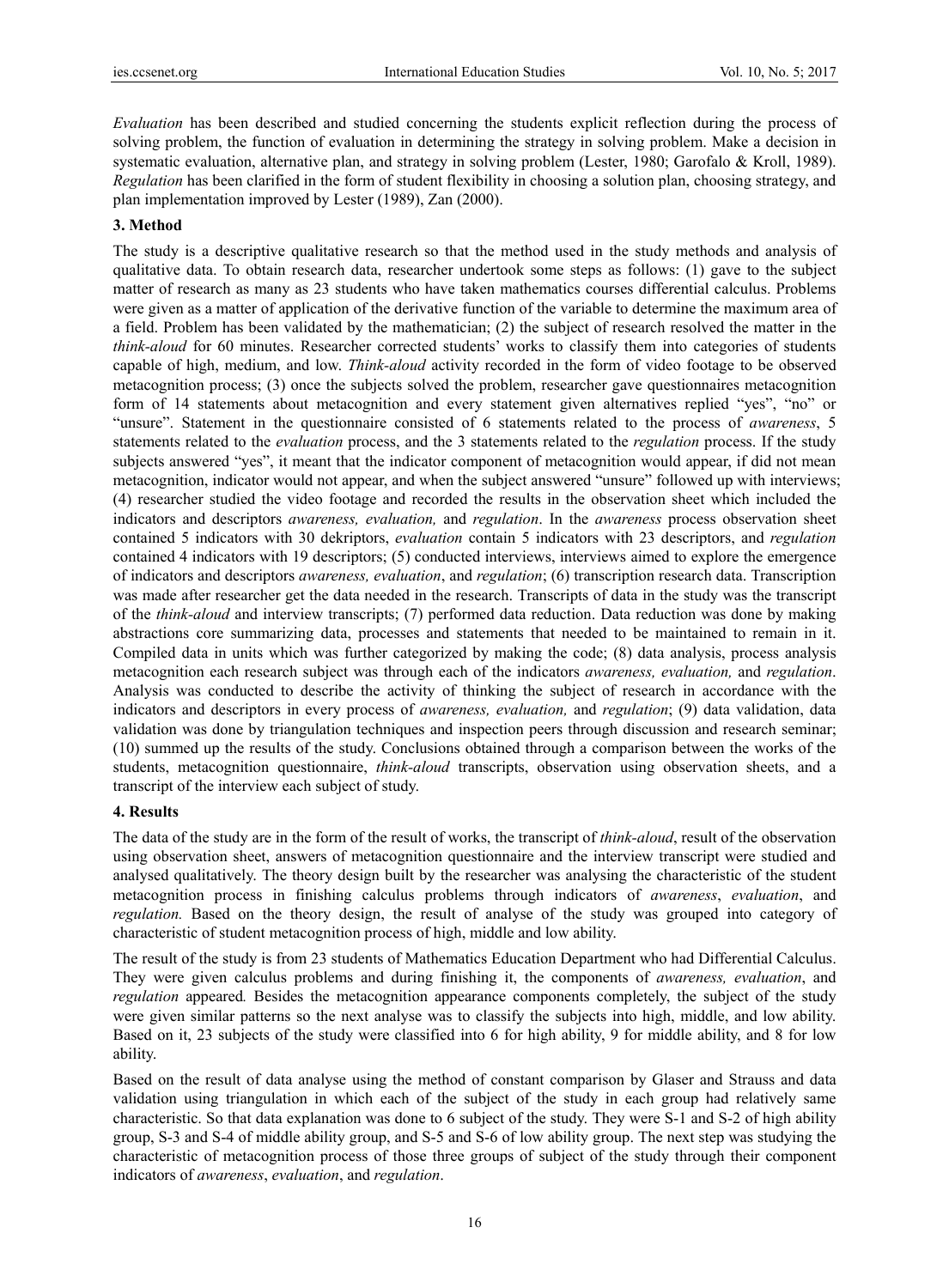The component of *awareness* had 5 indicators. They were the subject of the study rethought of what known about calculus problem given (A1), rethought of the calculus questions and match with similar problem which obtained and finished before.  $(A2)$ , rethought of cases which have not been solved before  $(A3)$ , rethought of the next step to do to finish calculus problem given (A4), and rethought of steps done when answering calculus problem (A5).

The component of *evaluation* had 5 indicators. They were the subject of the study rethought the way used to finish calculus problem given, (E1), rethought of the order and steps to do when finishing calculus problem given (E2), recheck the result of answers of calculus problem finished (E4), and rethought failure done in answering calculus problem given using previous way (E5).

The component of *regulation* had 4 indicators. They were the subject of the study rethought and made a plan to finish calculus problem given soon  $(R1)$ , rethought the different way used in answering calculus problem given (R2), rethought of what will be done next after finishing calculus problem (R3), and rethought how to change the way in finishing calculus problem given (R4).

The process of happening of metacognition of the subject of the study and their characteristics can be explained as follows.

#### 4.1 The Process of High Ability Student's Metacognition

The subject of the study S-1 and S-2 have relatively same metacognition process characteristic. During metacognition process. S-1 and S-2 show the activity which describes the characteristic of the component indicators of *awareness*, *evaluation*, and *regulation*. When finishing calculus problems, the indicators appear in order A1, A2, A3, A4, A5, E1, E2, E3, E4, E5, R1, R2, R3, and R4.

The explanation of each descriptor and the appearance of indicators S-1 and S-2 can be seen in Figure 1.



Figure 1. Metacognition Process S-1 and S-2

Note. A is awareness process, E is evaluation process, and R is regulation process

#### 4.2 The Process of Middle Ability Student's Metacognition

The middle ability subject of the study, S-3 and S-4 carried out metacognition process with complete indicators but disorder. When finishing the problems, the indicator in S-3 appeared in order A1, A2, A3, A5, A4, E2, E1, E3, E4, E5, R1, R3, R2, and R4. The indicator in S-4 appeared in order A1, A2, A3, A4, A5, E1, E2, E3, E4, E5, R1, R<sub>2</sub>, R<sub>4</sub>, R<sub>3</sub>.

The order of appearing indicator in S-3 can be seen in figure 2 and the order of appearing indicator in S-4 can be seen in Figure 3.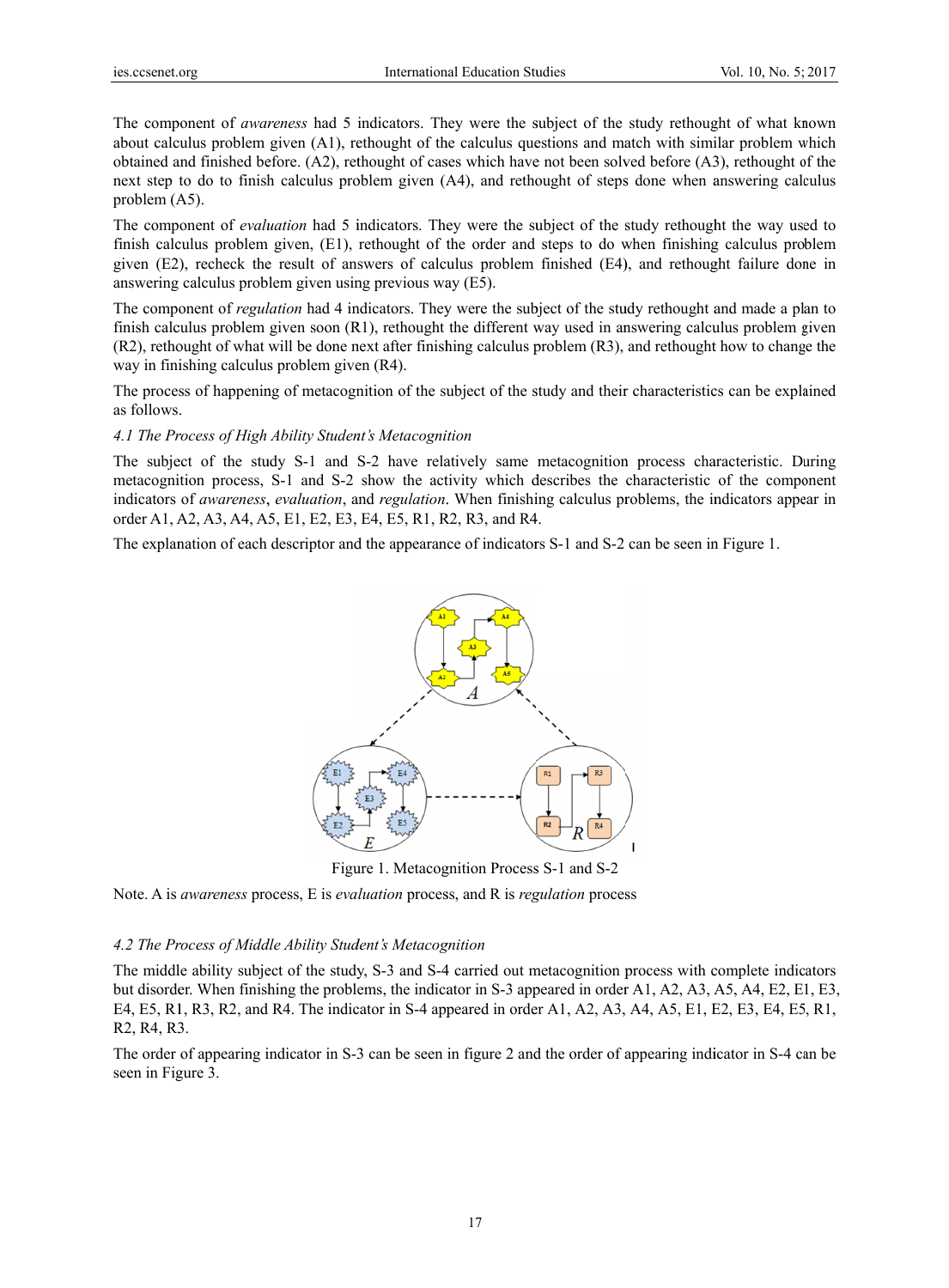

Note. A is *awareness* process, E is *evaluation* process, and R is *regulation* process

#### 4.3 The Process of Low Ability Student's Metacognition

The low ability subjects of the study are S-5 and S-6. The change of metacognition process S-5 and S-6 show the activity which describes the characteristic of indicators *awareness, evaluation*, and *regulation*. When finishing calculus problem, the indicator S-5 appears in order A1, A3, A2, A4, A5, E1, E2, E3, E4, R1, R3, R2, and R4. The indicator S-6 appears in order A1, A2, A3, A4, E1, E2, E3, E4, E5, R1, R2, R4, and R3.

The order of appearing indicator in S-5 can be seen in figure 4 and the order of appearing indicator in S-6 can be seen in Figure 5.



Figure 4. Metacognition Process S-5 Figure 5 Metacognition Process S-6

Note. A is *awareness* process, E is *evaluation* process, and R is *regulation* process

The finding of the result of the study above can be related to the previous theory as the basic of the study done. If being related to Wilson and Clarke's (2002, 2004) opinions, each of the characteristic of each components are activities relating to someone's ability to be able to think what have been done when finishing the problem. The problem of the study is how the subject of the study can find out a believed step as the answer of calculus problem given. The belief of the subject of the study is based on the process of evaluation and regulation done and as part of abilities to observe her/him-self toward a case known, self-control can be done when finishing problem (Mokos & Kafoussi, 2013). Concerning to the indicator during the process of metacognition, it can be seen that activity as types of metacognition activity. The types of awareness activities are what are known by student, what is needed by the student to solve the problem, what must be done by the student, where the student is when finishing the problem. The types of evaluation activities are evaluation of the result, evaluation of the problem, student's difficulty, the evaluation of the progress, ability or understanding. The types of regulation are the strategy in planning, choosing strategy in solving problem, formulating the goal (Magiera & Zawojewski,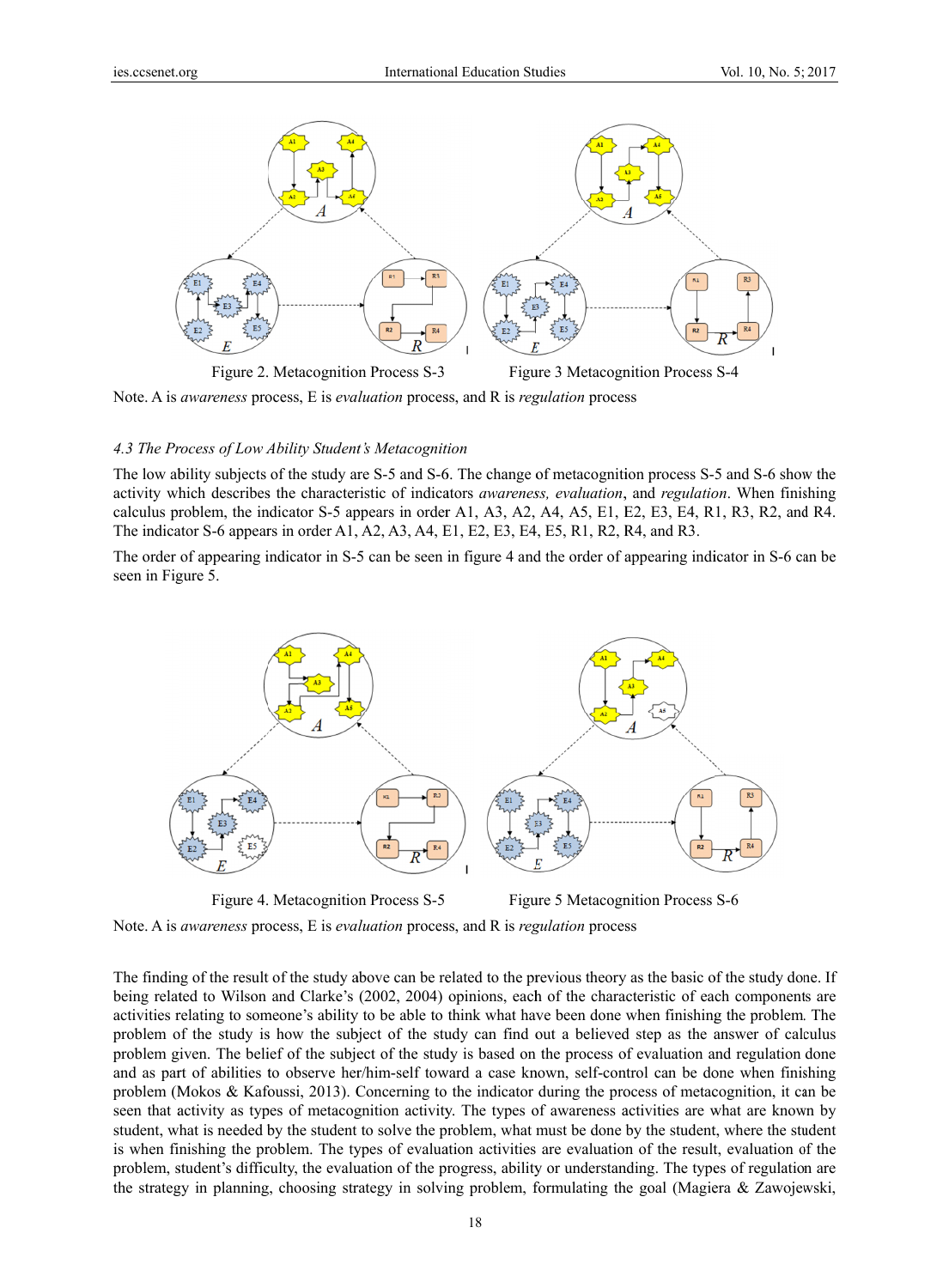#### 2011).

#### **5. Conclusion**

Based on the data analyse, it can be concluded that the high ability student metacognition process characteristic in solving calculus problem is complete and in order, the middle ability student is complete but disorder, and the low ability student is incomplete.

The characteristic of complete and in order metacognition process is in S-1 can be explained as follows: The component of *awareness* with A1 brings up 6 characteristics, A2 brings up 7 characteristics, A3 brings up 4 characteristics, A4 brings up 8 characteristics A5 brings up 1 characteristic. The component of *evaluation* with the indicator E1 brings up 2 characteristics, E2 brings up 5characteristics, E3 brings up 6 characteristics, E4 brings up 4 characteristics, and E5 brings up 4 characteristics. The component of *regulation* with the indicator R1 brings up 3 characteristics, R2 brings up 3 characteristics, R3 brings up 3 characteristics, and R4 brings up 5 characteristics.

The characteristic of complete and in order metacognition process is in S-2 can be explained as follows: The component of *awareness* with A1 brings up 4 characteristics, A2 brings up 7 characteristics, A3 brings up 4 characteristics, A4 brings up 8 characteristics A5 brings up 1 characteristic. The component of *evaluation* with the indicator E1 brings up 3 characteristics, E2 brings up 3 characteristics, E3 brings up 6 characteristics, E4 brings up 4 characteristics, and E5 brings up 4 characteristics. The component of *regulation* with the indicator R1 brings up 3 characteristics, R2 brings up 3 characteristics, R3 brings up 3 characteristics, and R4 brings up 5characteristics.

The characteristic of complete but disorder metacognition process is in S-3 can be explained as follows: The component of *awareness* with A1 brings up 5 characteristics, A2 brings up 5 characteristics, A3 brings up 4 characteristics, A4 brings up 6 characteristics A5 brings up 1 characteristic. The component of *evaluation* with the indicator E1 brings up 2 characteristics, E2 brings up 4 characteristics, E3 brings up 5 characteristics, E4 brings up 3 characteristics, and E5 brings up 3 characteristics. The component of *regulation* with the indicator R1 brings up 2 characteristics, R2 brings up 2 characteristics, R3 brings up 2 characteristics, and R4 brings up 4 characteristics

The characteristic of complete but disorder metacognition process is in S-4 can be explained as follows: The component of *awareness* with A1 brings up 4 characteristics, A2 brings up 6 characteristics, A3 brings up 4 characteristics, A4 brings up 7 characteristics A5 brings up 1 characteristic. The component of *evaluation* with the indicator E1 brings up 2 characteristics, E2 brings up 4 characteristics, E3 brings up 5 characteristics, E4 brings up 3 characteristics, and E5 brings up 2 characteristics. The component of *regulation* with the indicator R1 brings up 2 characteristics, R2 brings up 3 characteristics, R3 brings up 1 characteristic, and R4 brings up 4 characteristics

The characteristic of uncomplete metacognition process is in S-5 can be explained as follows: The component of *awareness* with A1 brings up 5 characteristics, A2 brings up 3 characteristics, A3 brings up 4 characteristics, A4 brings up 5 characteristics A5 brings up 1 characteristic. The component of *evaluation* with the indicator E1 brings up 2 characteristics, E2 brings up 3 characteristics, E3 brings up 4 characteristics, E4 brings up 3 characteristics, and E5 brings up 0 characteristic. The component of *regulation* with the indicator R1 brings up 3 characteristics, R2 brings up 3 characteristics, R3 brings up 3 characteristics, and R4 brings up 3 characteristics

The characteristic of uncomplete metacognition process is in S-6 can be explained as follows: The component of *awareness* with A1 brings up 4 characteristics, A2 brings up 4 characteristics, A3 brings up 5 characteristics, A4 brings up 5 characteristics A5 brings up 0 characteristic. The component of *evaluation* with the indicator E1 brings up 2 characteristics, E2 brings up 4 characteristics, E3 brings up 5 characteristics, E4 brings up 2 characteristics, and E5 brings up 2 characteristics. The component of *regulation* with the indicator R1 brings up 2 characteristics, R2 brings up 2 characteristics, R3 brings up 3 characteristics, and R4 brings up 2 characteristics

The whole characteristics which appearing at each of the subject of the study can be explained in the following Table 1.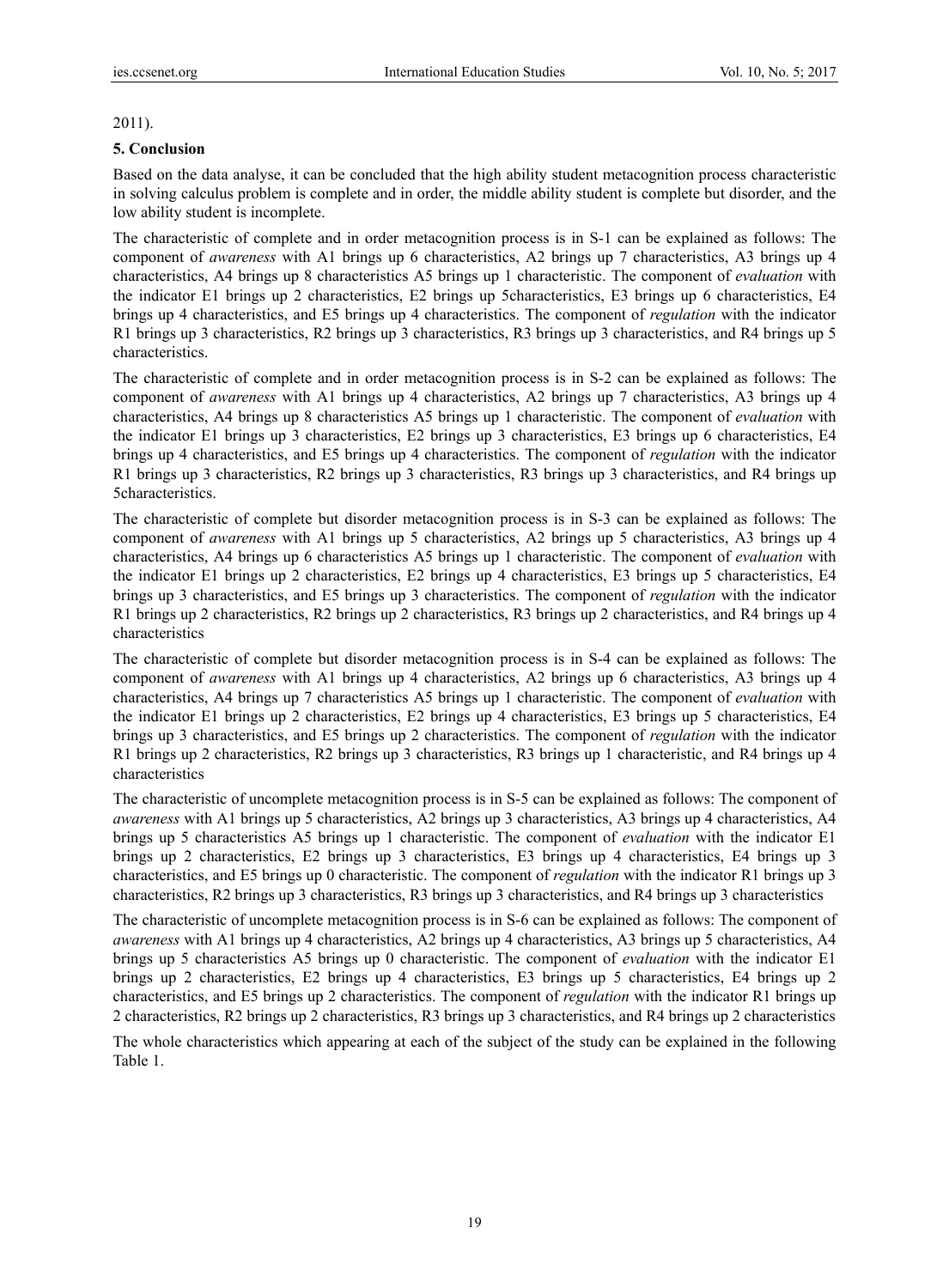|       | <b>Component of Awareness</b>                                                                                   |                                                                                                                                                                                                                                                                                                                                                                                                                                                                                                                                                                                                                                                                                                                                                                                                                                                                                                                                                                                                                                                                                                                                                                                                    |  |  |
|-------|-----------------------------------------------------------------------------------------------------------------|----------------------------------------------------------------------------------------------------------------------------------------------------------------------------------------------------------------------------------------------------------------------------------------------------------------------------------------------------------------------------------------------------------------------------------------------------------------------------------------------------------------------------------------------------------------------------------------------------------------------------------------------------------------------------------------------------------------------------------------------------------------------------------------------------------------------------------------------------------------------------------------------------------------------------------------------------------------------------------------------------------------------------------------------------------------------------------------------------------------------------------------------------------------------------------------------------|--|--|
| Title | Indicator                                                                                                       | Characteristic                                                                                                                                                                                                                                                                                                                                                                                                                                                                                                                                                                                                                                                                                                                                                                                                                                                                                                                                                                                                                                                                                                                                                                                     |  |  |
| A1    | Rethink of what is known of calculus<br>problem given.                                                          | The subject of the study:<br>Read the given problem repeatedly and give marks at the words which are regarded as<br>1.<br>the key-words.<br>Note the important cases of problems by underlining the words which are regarded as<br>2.<br>the key-words.<br>3.<br>Check the figure in the problem and represent the length and width of the figure as<br>variable $x$ and $y$ .<br>Read the table of problem and note it as the known case and differentiate the volume<br>4.<br>for the field as part of problem known.<br>Make an important note and conclude known cases as the requirement to determine<br>5.<br>the way of solving the problem given.<br>Make a correlation ship between the cases known in the problem and each questions<br>6.<br>which will be answered at the problem given                                                                                                                                                                                                                                                                                                                                                                                                |  |  |
| A2    | Rethink the questions of calculus<br>problems and similar problems which<br>are finished before.                | The subject of the study:<br>1. Read each question repeatedly and relates them to the previous questions of problems as<br>known cases.<br>2. Give marks at the words which are regarded as the key-words and each questions and<br>conclude cases asked in problems.<br>3. Make relationship question (a) in the problem relating to the area of rectangular. The<br>relationship between area (L) and length and width is $L=xy$ or $L=5xy$ depends on the<br>assumption done for the length and width which are assumed before.<br>4. Make relationship between the length of available barbed wire (s) on the problem and<br>the fanced stable in the form of equation $s=x+6y$ or $s=5x+6y$ Since the length of barbed<br>wire is 240 meters, there are two equations can be written: $240=x+6y$ or $240=5x+6y$ .<br>5. State the area of rectangular at the problem known as one function consisting of long<br>and wide variable known as area function variable.<br>6. Change the function of rectangular area on the problem given as one function variable<br>by determining the maximum requirement of a field area.<br>7. Conclude the cases asked in the problem based the note made. |  |  |
| A3    | Rethink of cases which have not been<br>finished in the last time yet when<br>finishing calculus problem given. | The subject of the study:<br>1. Make the relationship between the length of barbed wire and wired stable part as<br>equation $240 = x+6y$ or $240 = 5x+6y$ .<br>2. State the area of stable in form of one changer function as $L=xy$ into $L=x(240-6x)$<br>State the area of stable in the form of one changes function as $L=5xy$ into<br>3.<br>$L = 5(240-6y/5)y$<br>Do the substitution of area function in one changer and determine downward<br>(derivative) of the function.<br>5. Write downward of one changer function and determine the requirement of maximum<br>and minimum value of a function as $dL/dx=0$ or $dL/dy=0$                                                                                                                                                                                                                                                                                                                                                                                                                                                                                                                                                             |  |  |
| A4    | Rethink the next step to do to finish<br>calculus problem given.                                                | The Subject of the study:<br>1. Rewatch cases known in the problem.<br>Chose the way used to do the problem given based on the knowledge got before.<br>2.<br>3. Determine variable value decided after downwarding the area function stated in one<br>changer function.<br>4. Do variable substitution which has got into the previous function, i.e. $240=x+6y$ or<br>$240 = 5x+6y$<br>5. Find out the whole stable area and each stable as the answer of the problem given.<br>Reread table at the problem given to check the truth of the answers got.<br>6.<br>7. Write the area comparison of each stable and the amount of goats.<br>8. Write the fee of stable building material and the fee of weekly operational as stated in<br>table of problem given.                                                                                                                                                                                                                                                                                                                                                                                                                                 |  |  |

# Table 1. The finding of indicator and characteristic of metacognition process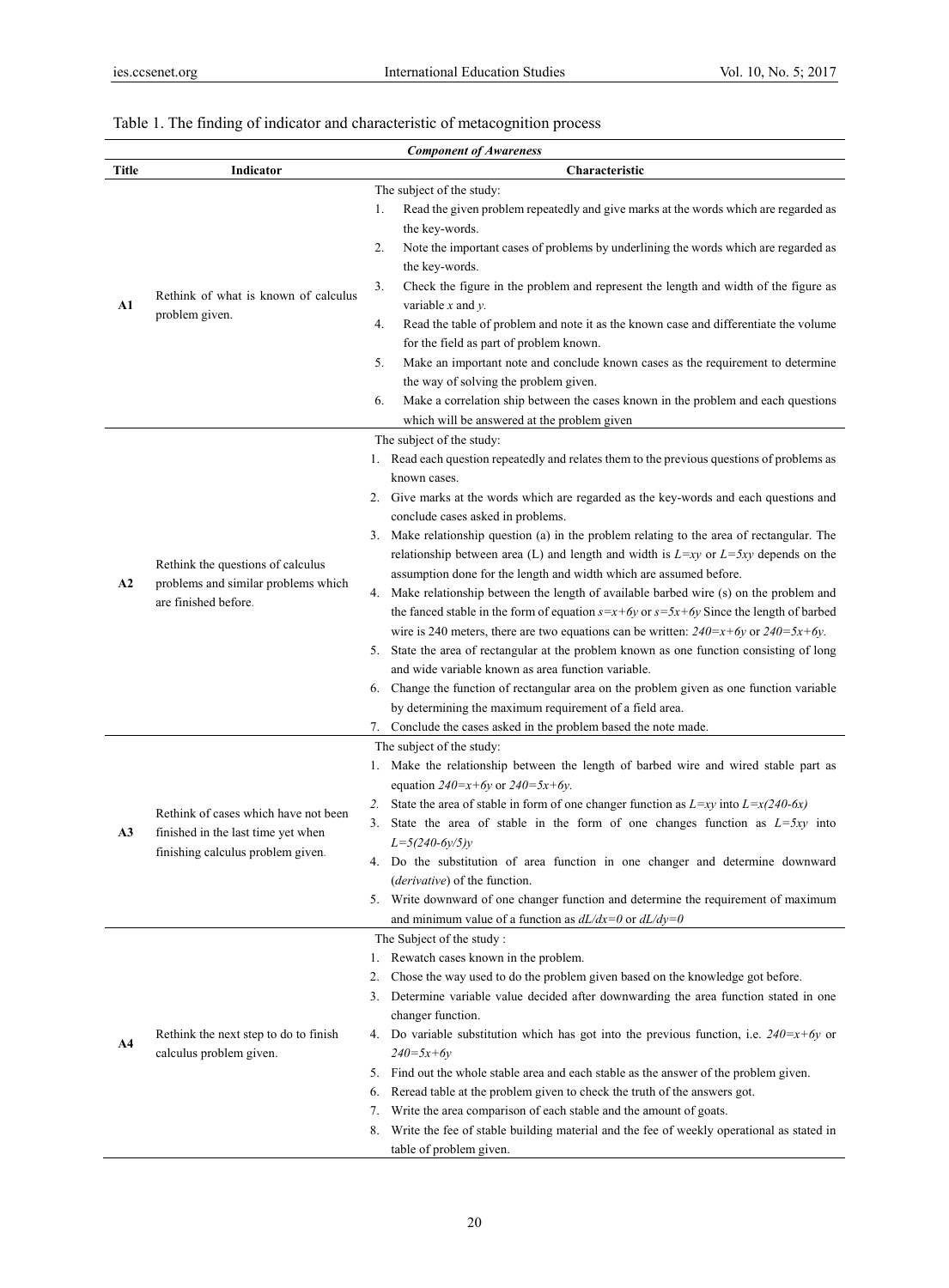|                | Rethink the explanation of the answers                                              | The subject of the study:<br>1. Reread the answers of the problem to make known the order and systimatical answers of<br>problem as being asked and required at the questions (a), (b), and (c). |
|----------------|-------------------------------------------------------------------------------------|--------------------------------------------------------------------------------------------------------------------------------------------------------------------------------------------------|
| A5             |                                                                                     | Try to use another way to answer the problem which has not done before.<br>2.                                                                                                                    |
|                | of calculus problem given.                                                          | Use the new way repeatedly and check the cases known in the problem.<br>3.                                                                                                                       |
|                |                                                                                     | 4. Compare the answers explanation between one way and the other which has been done                                                                                                             |
|                |                                                                                     | before.                                                                                                                                                                                          |
|                |                                                                                     | <b>Component of Evaluation</b>                                                                                                                                                                   |
| Title          | Indicator                                                                           | Characteristic                                                                                                                                                                                   |
|                |                                                                                     | The subject of the study:                                                                                                                                                                        |
|                | Rethink the way used to finish calculus<br>problem given,                           | Compare the result of each way done in answering the questions at the problem given.<br>1.                                                                                                       |
| E1             |                                                                                     | Mark the important things at the ways and steps used to solve the problem.<br>2.                                                                                                                 |
|                |                                                                                     | 3. Note the important cases at the difference between the used to solve the problem given.<br>4.                                                                                                 |
|                |                                                                                     | Make the relationship between cases known and the ways used to finish problem.<br>The subject of the study:                                                                                      |
|                |                                                                                     | Recheck the relationship between the cases known and cases asked in the problem.<br>1.                                                                                                           |
|                |                                                                                     | 2. Check the explanation of the answers written based on in the ways done.                                                                                                                       |
|                | Rethink of the order of steps to do at the                                          | Recheck the relationship writing between the length of wire available at the problem<br>3.                                                                                                       |
| E <sub>2</sub> | time finishing calculus problem given.                                              | given and part of the fence which is fenced.                                                                                                                                                     |
|                |                                                                                     | 4. Read the table and make an order of the amount of goats in each stable with the area of                                                                                                       |
|                |                                                                                     | each stable.                                                                                                                                                                                     |
|                |                                                                                     | Mark the important cases on the steps of answering problem done.                                                                                                                                 |
|                |                                                                                     | The subject of the study:                                                                                                                                                                        |
|                |                                                                                     | Check maximum and minimum requirement of one changer function based on the area<br>1.<br>formula written before.                                                                                 |
|                |                                                                                     | Recount the length and width of the whole stable and each of the stable at the problem<br>2.                                                                                                     |
|                | Check the answers of calculus                                                       | given.                                                                                                                                                                                           |
| E3             | problems finished.                                                                  | 3. Recount the comparison between the area of the stable and the amount of goats in each                                                                                                         |
|                |                                                                                     | stable.                                                                                                                                                                                          |
|                |                                                                                     | Recount the amount of the building stable material.<br>4.                                                                                                                                        |
|                |                                                                                     | Recount the operational fee of the whole stables weekly.<br>5.                                                                                                                                   |
|                |                                                                                     | Conclude question answers thoroughly.<br>6.                                                                                                                                                      |
|                |                                                                                     | The subject of the study:                                                                                                                                                                        |
|                |                                                                                     | 1. Reread the question answers (a), (b), and (c) to make known whether the answers                                                                                                               |
| E4             | Rethink of the truth of the calculus<br>answers available.                          | written on the answer sheet are right or not.<br>Make a relationship between answers obtained and each problem given.<br>2.                                                                      |
|                |                                                                                     | 3.<br>Correct the length and width of the stable obtained with the length of the wire available.                                                                                                 |
|                |                                                                                     | Recount problem (b) and (c) by rewatch table 1 on the calculus problem.                                                                                                                          |
|                |                                                                                     | The subject of the study:                                                                                                                                                                        |
|                |                                                                                     | 1. Reread the answers of each of the question to know the truth value.                                                                                                                           |
|                | Rethink the failure done in answering<br>calculus problem given by previous<br>way. | Recheck the answers about the requirement fulfilled maximum and minimum value of<br>2.                                                                                                           |
| E5             |                                                                                     | the area of whole stable in the question (a)                                                                                                                                                     |
|                |                                                                                     | Recheck question answers (b) about comparison between the amount of stable and the<br>3.                                                                                                         |
|                |                                                                                     | area of the stable as the requirement at figure (1) and table (1) on calculus problem.                                                                                                           |
|                |                                                                                     | 4. Recheck the answers (c) about total operational fee each week and stable building fee as                                                                                                      |
|                |                                                                                     | being required on table (1) on the calculus problem.<br><b>Component of Regulation</b>                                                                                                           |
| Title          | Indicator                                                                           | Characteristic                                                                                                                                                                                   |
|                |                                                                                     | The subject of the study:                                                                                                                                                                        |
|                |                                                                                     | Recheck the problem answer repeatedly before making conclusion.<br>1.                                                                                                                            |
|                |                                                                                     | Decide the proper and easy way to answer problem questions given.<br>2.                                                                                                                          |
| R1             | Rethink of making a plan to finish<br>calculus problem given soon.                  | Order the answers of each questions based on the requirement known before.<br>3.                                                                                                                 |
|                |                                                                                     | Mark the failure in counting the problem answers given.<br>4.                                                                                                                                    |
|                |                                                                                     | Reread table and figure in the problem given to determine the easy and proper way used<br>5.                                                                                                     |
|                |                                                                                     | to answer the problem given.                                                                                                                                                                     |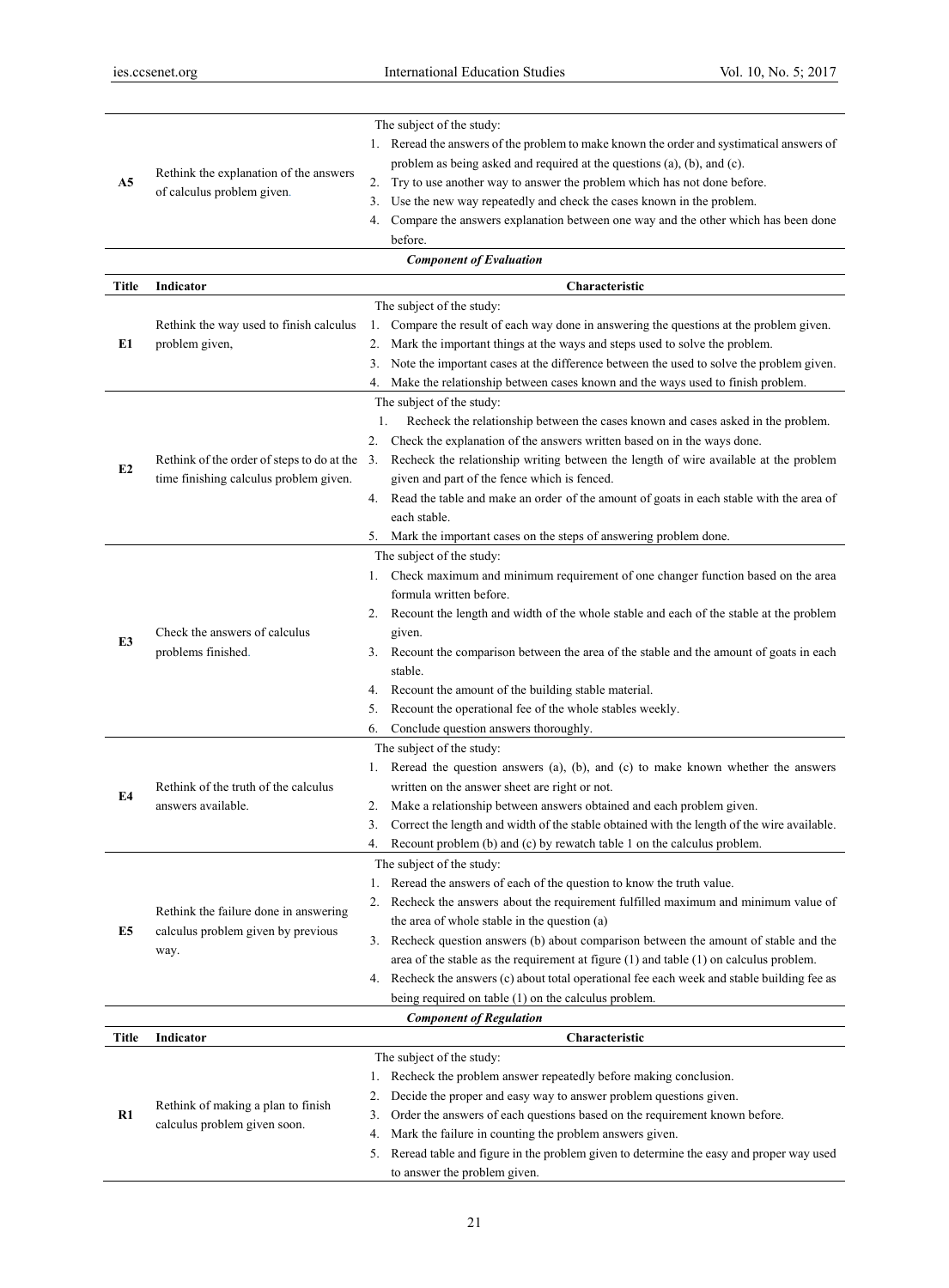|                |                                                                 | The subject of the study:                                                                    |  |  |  |
|----------------|-----------------------------------------------------------------|----------------------------------------------------------------------------------------------|--|--|--|
| R <sub>2</sub> | Rethink different way used to answer<br>calculus problem given. | Check the way used to answer the problem question.<br>1.                                     |  |  |  |
|                |                                                                 | Differentiate the way used to finish calculus in problem given.<br>2.                        |  |  |  |
|                |                                                                 | Order question answers of each question in the problem given.<br>3.                          |  |  |  |
|                |                                                                 | Use the easy way in answering questions to explain the answers of each problem.<br>4.        |  |  |  |
|                | Rethink of what will do to start<br>answering calculus problem. | The subject of the study:                                                                    |  |  |  |
| R <sub>3</sub> |                                                                 | Reread the known cases in the problem given.                                                 |  |  |  |
|                |                                                                 | Check the accountability of data at the table and figure with the answers given in the<br>2. |  |  |  |
|                |                                                                 | problem given.                                                                               |  |  |  |
|                |                                                                 | Determine and decide the easy way which can be used to answer the problem given.<br>3.       |  |  |  |
|                |                                                                 | Determine the answer problem question by making relationship between the known<br>4.         |  |  |  |
|                |                                                                 | cases and asked.                                                                             |  |  |  |
|                |                                                                 | The subject of the study:                                                                    |  |  |  |
|                |                                                                 | Recheck the answers of problem questions given and compare the questions to                  |  |  |  |
|                |                                                                 | rectangular figure known.                                                                    |  |  |  |
|                | Rethink how to change the way in                                | Mark the important cases of the answers known.<br>2.                                         |  |  |  |
| R4             | finishing calculus problem given.                               | Make a conclusion at the answers using the way done.<br>3.                                   |  |  |  |
|                |                                                                 | Check the answer difficulty level done.<br>4.                                                |  |  |  |
|                |                                                                 | Recheck the answers of the problems given at answer sheet of the subject of the study.<br>5. |  |  |  |
|                |                                                                 | Conclude each question answer $(a)$ , $(b)$ , and $(c)$ of questions given.<br>6.            |  |  |  |

#### **References**

- Anderson, L. W., & Krathwohl, D. R. (2001). *A Taxonomy for learning, teaching, and assessing (A Revision of Bloom's taxonomy of educational objectives)*. New York: Addision Wesley Longman, Inc.
- Baker, L., & Brown, A. L. (1984). Metacognitive skills and reading. In J. H. Douglas, J. Dunlosky, & A. C. Graesser (Eds.), *Handbook of metacognition in education* (pp. 7-25). New York: Routledge.
- Biryukov, P. (2003). *Metacognitive aspects of solving combinatorics problem Kaye College of Education*. Retrieved February 13th, 2014, from https://www.cimt.plymouth.ac.uk
- Cromley, J. G. (2005). Metacognition, cognitive strategy instruction, and reading in adult literacy. Retrieved March 1st, 2014, from https://www.ncsall.net
- Davidson, J. E. & Sternberg, R. J. (1998). Smart problem solving: How metacognition helps. In D. J. Hacker., J. Dunlosky, A. C. Graesser (Eds.), *Metacognition in educational theory and practice* (pp. 47-68). Mahweh, NJ: Lawrence Erlbaum Associates.
- Desoete, A., Roeyers, H., & Buysse, A. (2001). Metacognition and mathematical problem solving in Grade 3. *Journal of Learning Disabilities, 34*(5), 435.
- Djamarah, S. B. (2008). *Psikologi belajar*. Jakarta: Rineka Cipta
- Duffin, J. M., & Simpson, A. P. (2000). A Search for Understanding. *Journal of Mathematical Behavior, 18*(4), 415-427. https://doi.org/10.1016/S0732-3123(00)00028-6
- Efklides, A. (2005). *Metacognition and affect: What can metacognitive experiences tell Us about the learning process?*
- Flavell, J. (1976). Metacognitive aspects of problem solving. In L. Resnick (Ed.), *In the nature of intelligence*.
- Friedrichs, A. G., & Hoyt, J. D. (1970). Developmental changes in memorization processes. *Cognitive Psychology, 1*, 324-340. https://doi.org/10.1016/0010-0285(70)90019-8
- Garofalo, J., & Lester, F. K. (1985). Metacognition, cognitive monitoring, and mathematical performance. *Journal for Research in Mathematics Education, 16*, 163-176. https://doi.org/10.2307/748391
- Goos, M., Galbraith, P., & Renshaw, P. (2002). Socially mediated metacognition: Creating collaborative zones of proximal development in small group problem solving. Educational Studies in Mathematics, 49(2), 193-223. https://doi.org/10.1023/A:1016209010120
- Hudojo, H. (1988). *Mengajar belajar matematika*. Jakarta: Departemen Pendidikan dan Kebudayaan.
- In'am, A., Sa'ad, N., & Ghani, S. A. (2012). A Metacognitive approach to solving Algebra problems. *International Journal of Independent Research and Studies, 1*(4), 162-173. University Pendidikan Sultan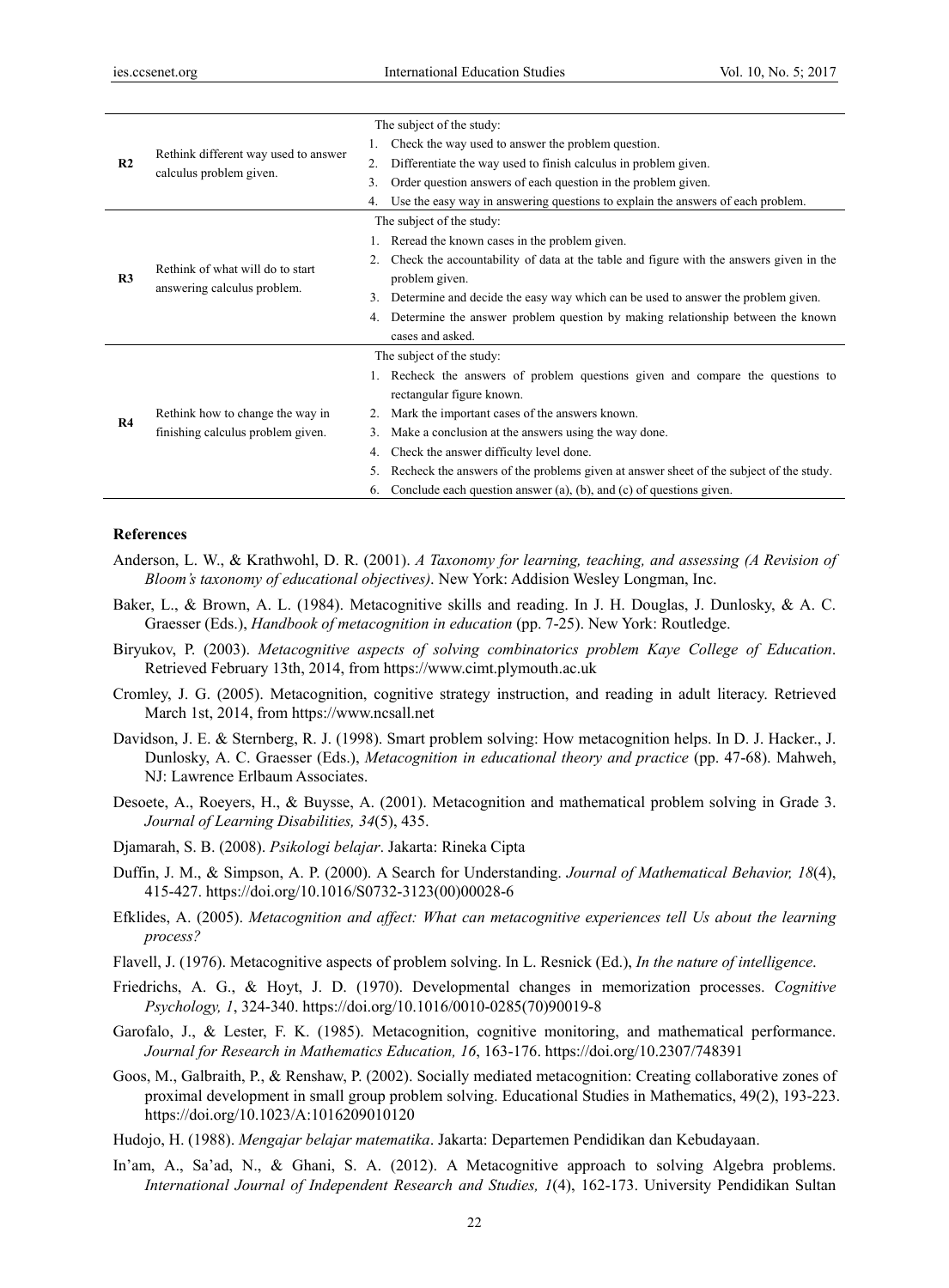Idris, Malaysia.

- Karan, E. P., & Irizarry, J. (2011). *Effects of Metacognitive Strategies on Problem Solving Ability in Construction Education*.
- Kuzle, A. (2011). Patterns of metacognitive behaviour during mathematics problem solving in a dynamic geometry environment. (Online).Volume 8, Number 1, January 2013, (www.jwilson.coe.uga.edu), accessed on September 20th, 2014.
- Lesh, R., & Zawojewski, J. S. (2007). Problem solving and modeling. In F. Lester (Ed.), The handbook of research on mathematics teaching and learning (2nd ed., pp. 763-804). Reston, VA/Charlotte, NC: National Council of Teachers of Mathematics.
- Lioe, L. T., Ho, K. F., & Hedberg. (2006). *Students' metacognitive problem solving strategies in solving open-ended problems in pairs*.
- Livingstone, J. L. (1997). *Metacognition: An Overview*.
- Magiera, M. T., & Zawojewski, J. S. (2011). Characterizations of social-based and self-based contexts associated with students' awareness, evaluation, and regulation of their thinking during small-group mathematical modeling. *Journal for Research in Mathematics Education, 42*(5), 486-516. https://doi.org/10.5951/jresematheduc.42.5.0486
- Mariam, A. M., & Idrus, N. M. (2014). Metacognitive strategies in quadratic equation word problem. *Jurnal Pendidikan Sains dan Matematik Malaysia, 3*(2).
- Matlin, M. W. (1998). *Cognition*. Philadelphia: Harcourt Brace College Publisher.
- Mokos, E., & Kafoussi, S. (2013). Elementary students' spontaneous metacognitive functions different types of mathematical problems. *Journal Research in Mathematics Education, 2*(2), 242-267.
- Molenaar, I., van Boxtel, C. A. M., & Sleegers, P. J. C. (2011). *Metacognitive Scaffolding in an Innovative Learning Arrangement*.
- Moleong, L. J. (2008). *Metode penelitian kualitatif*. Bandung: PT Remaja Rosda Karya.
- Panaoura, A., Gagatsis, A., & Dimetriou, A. (2009). An Intervention to the metacognitive performance: Self-Regulation In mathematics and mathematical modeling. A*cta Didactica Universitatis Comenianae Mathematics, 9*, 63-79.
- Polya, G. (1988). *How to solve It, A New aspect of mathematical method*. Oxford: Princeton University Press Princeton and Oxford.
- Praba, G. J. (2013). Metacognitive instruction and cooperative learning strategi for promoting insightful learning in science. *International Journal on New Trends in Education and Their Implications, 4*(1).
- Purnomo, D. (2014a). *Proses metakognisi matematis siswa dalam pemecahan masalah*. Paper presented in Mathematics Education National Seminar in Ronggolawe University. Tuban, May 24th, 2014.
- Purnomo, D. (2014b). *Profil metakognisi siswa kelas 3 Sekolah Dasar pada pemecahan masalah bangun datar berdasar kerja kelompok*. Paper presented in National Seminar of Educational in Kanjuruhan Malang University, June 14th, 2014.
- Purnomo, D. (2014c). *Proses metakognisi siswa Sekolah Dasar pada pemecahan masalah dalam kelompok kecil*. Paper presented in Mathematics Nastional Conference XII in Institut Teknologi Sepuluh Nopember (ITS). Surabaya, June 11st-13rd, 2014.
- Purnomo, D. (2014d). *Proses metakognisi pada kelompok kecil siswa kelas III Sekolah Dasar dalam memahami konsep bangun datar*. Paper presented in Mathematics Education National in Sanata Dharma University Jogjakarta, September 13rd, 2014.
- Schoenfeld. (1994). *Mathematical thinking and problem solving*. New Jersey: School Mathematics. Reston: NCTM
- Sengul, S., & Katranci, Y. (2012). Metacognitive Aspects of Solving Function Problems. *Procedia-Social and Behavioral Sciences, 46*, 2178-2182.
- Soedjadi, R. (2000). Nuansa kurikulum matematika sekolah di Indonesia. Dalam Majalah Ilmiah Himpunan Matematika Indonesia. *Prosiding Konferensi Nasional Matematika X ITB*, July 17th-20th, 2000).
- Tan O. S., Parsons, R. D., Hinson, S. L., & Sardo-Brown, D. (2003). *Educational psychology a*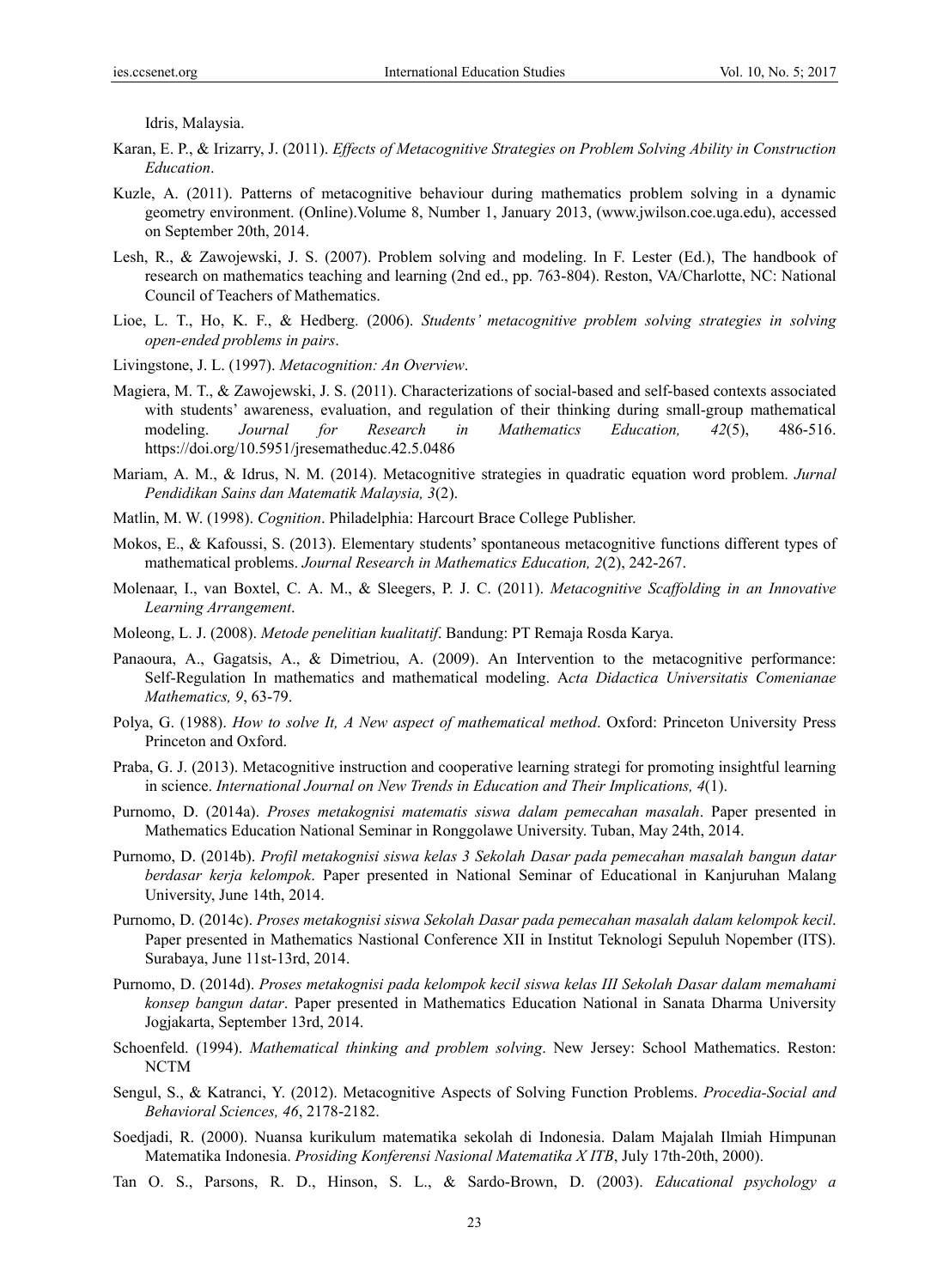practitioner-researcher Approach. Australia: Thomson.

- Veenam, M. V. J., Wilhelm, P., & Beishuize, J. J. (2004). The Relation between intellectual and metacognitive skills from a developmental perspective.
- Wellman, H. M. (1985). Origins of Metacognition. In D. L. F. Pressley. G. E. McKinnon. & T. G. Waller (Eds.). Metacognition, cognition and human performance (Volume 1). Orlando, Florida: Academic Press.
- Wilson, J., & Clarke, D. (2002). Monitoring mathematical metacognition. Paper presented at the Annual Meeting for the American Education Research Association, New Orleans, LA.
- Wilson, J., & Clarke, D. (2004). Towards the modelling of mathematical metacognition. Mathematics Education Research Journal, 16(2), 25-48.

Zaenal, Z., & Tajudin, N. M. (2013). Metacognitive process in solving non-routine mathematics problems.

Zechmeister, E. B., & Neyberg, S. E. (1982). Human memory: An Introduction to research and theory. Monterey, CA: Brok/Cole Publishing Company.

#### **Appendix A**

#### **Calculus Problem**

Mr. Syarif has 100 goats. They will be entered into indentical rectangular stable as Figure 1 and the amount of each stable as written in Table 1.



Figure A1. Sketch of Mr. Syarif's Stable

Mr. Syarif's stable lies behind rice storehouse owned by a businessman. It will be fenced with barbed wire to guard his goats.

Because being behind a rice storehouse, the part which is bordered with rice storehouse doesn't need to fence. Mr. Syarif prepares 240 meters barbed wire to fence his stable.

Entering goats into the stable, Mr. Syarif makes a note as follows:

Table A1. Comparison and Content of Mr. Syarif Stable

|                                                    | Stable A        | Stable B        | Stable C       | Stable D     | Stable E        |
|----------------------------------------------------|-----------------|-----------------|----------------|--------------|-----------------|
| Amount of goats                                    | 20              | 24              |                | 16           | 15              |
| Fee of stable<br>material                          | Rp.500.000      | Rp.500.000,-    | Rp.500.000     | Rp.500.000,- | Rp.500.000      |
| Fee of goat daily<br>operational of each<br>stable | $Rp.150.000$ ,- | $Rp.160.000$ ,- | $Rp.165.000 -$ | Rp.145.000,- | $Rp.145.000$ ,- |

Do the following problems based on the text above!